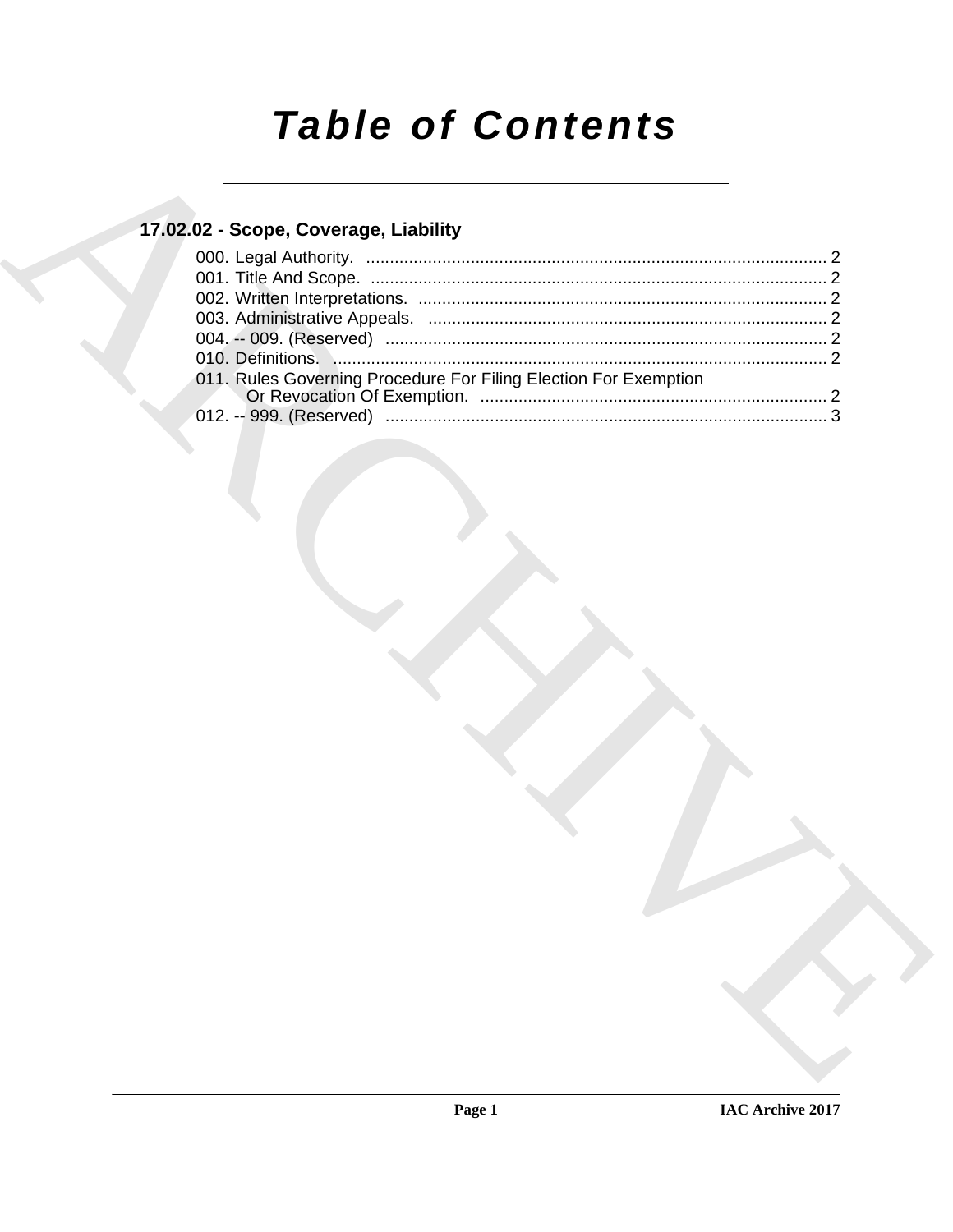#### **IDAPA 17 TITLE 02 CHAPTER 02**

### **17.02.02 - SCOPE, COVERAGE, LIABILITY**

#### <span id="page-1-1"></span><span id="page-1-0"></span>**000. LEGAL AUTHORITY.**

These rules are adopted and promulgated by the Industrial Commission pursuant to the provisions of Sections 72-508 and 72-212, Idaho Code. (3-23-98)

#### <span id="page-1-2"></span>**001. TITLE AND SCOPE.**

|  | These rules shall be cited as IDAPA 17.02.02, "Scope, Coverage, Liability." | $(3-23-98)$ |
|--|-----------------------------------------------------------------------------|-------------|
|  |                                                                             |             |

### <span id="page-1-3"></span>**002. WRITTEN INTERPRETATIONS.**

No written interpretations of these rules exist. (3-23-98)

#### <span id="page-1-4"></span>**003. ADMINISTRATIVE APPEALS.**

There is no administrative appeal from decisions of the Industrial Commission in workers' compensation matters, as the Commission is exempted from contested-case provisions of the Idaho Administrative Procedure Act. (3-23-98)

#### <span id="page-1-5"></span>**004. -- 009. (RESERVED)**

#### <span id="page-1-8"></span><span id="page-1-6"></span>**010. DEFINITIONS.**

The following definitions shall be used for this rule: (3-23-98)

**01. Adoption**. Means the legal process pursuant to state law by which a child's legal rights toward the arents are terminated and similar rights are substituted toward the adoptive parent(s). (3-23-98) natural parents are terminated and similar rights are substituted toward the adoptive parent(s).

<span id="page-1-12"></span><span id="page-1-11"></span><span id="page-1-10"></span><span id="page-1-9"></span>**02. Blood**. Means the relationship between persons with a common ancestor. (3-23-98)

**03. First Degree of Consanguinity**. Means the relationship between parents and their children, regardless of whether the children are related by blood or affinity. For the purposes of this rule, the relationship includes the parents and children of a sole proprietor employer. For the purposes of this rule, adopted children and their adoptive parents are deemed to be within the first degree of consanguinity. (3-23-98) their adoptive parents are deemed to be within the first degree of consanguinity.

**04. Marriage**. Means the legal union of a man and woman as husband and wife, and includes common-law marriages recognized under Idaho law. (3-23-98)

<span id="page-1-13"></span>**05. Stepchildren**. Means the children of one (1) of the spouses only. Such children are related to the ouse by affinity. (3-23-98) other spouse by affinity.

#### <span id="page-1-15"></span><span id="page-1-14"></span><span id="page-1-7"></span>**011. RULES GOVERNING PROCEDURE FOR FILING ELECTION FOR EXEMPTION OR REVOCATION OF EXEMPTION.**

**CHAPTER 02**<br> **CHARCHIVE CONTRACT CONTRACT CONTRACT CONTRACT CONTRACT CONTRACT CONTRACT CONTRACT CONTRACT CONTRACT CONTRACT CONTRACT CONTRACT CONTRACT CONTRACT CONTRACT CONTRACT CONTRACT CONTRACT CONTRACT CONTRACT CONTRAC 01. Authority**. Pursuant to Section 72-212, Idaho Code, the Industrial Commission hereby promulgates a rule, including a form designated as IC53 Declaration Under Idaho Code, Section 72-212(5) (Appendix A), to establish a procedure by which a family member employee of a sole proprietorship who is related to the sole proprietor employer within the first degree of consanguinity, and who is not residing in the household of the sole proprietor employer, may elect exemption from workers' compensation insurance coverage. It also sets forth the manner in which employees may revoke a previous exemption. (3-23-98) manner in which employees may revoke a previous exemption.

#### <span id="page-1-16"></span>**02. Filing Requirements**. (3-23-98)

**a.** Each person who elects to exempt himself/herself from coverage under Section 72-212(5) of the Idustrial Idaho Workers' Compensation Law must file a written declaration of such exemption with the Industrial Compensation Law must file a written declaration of such exemption with the Industrial  $(3-23-98)$ Commission. (3-23-98)

**b.** The validity of the election is subject to approval by the Commission. The Commission reserves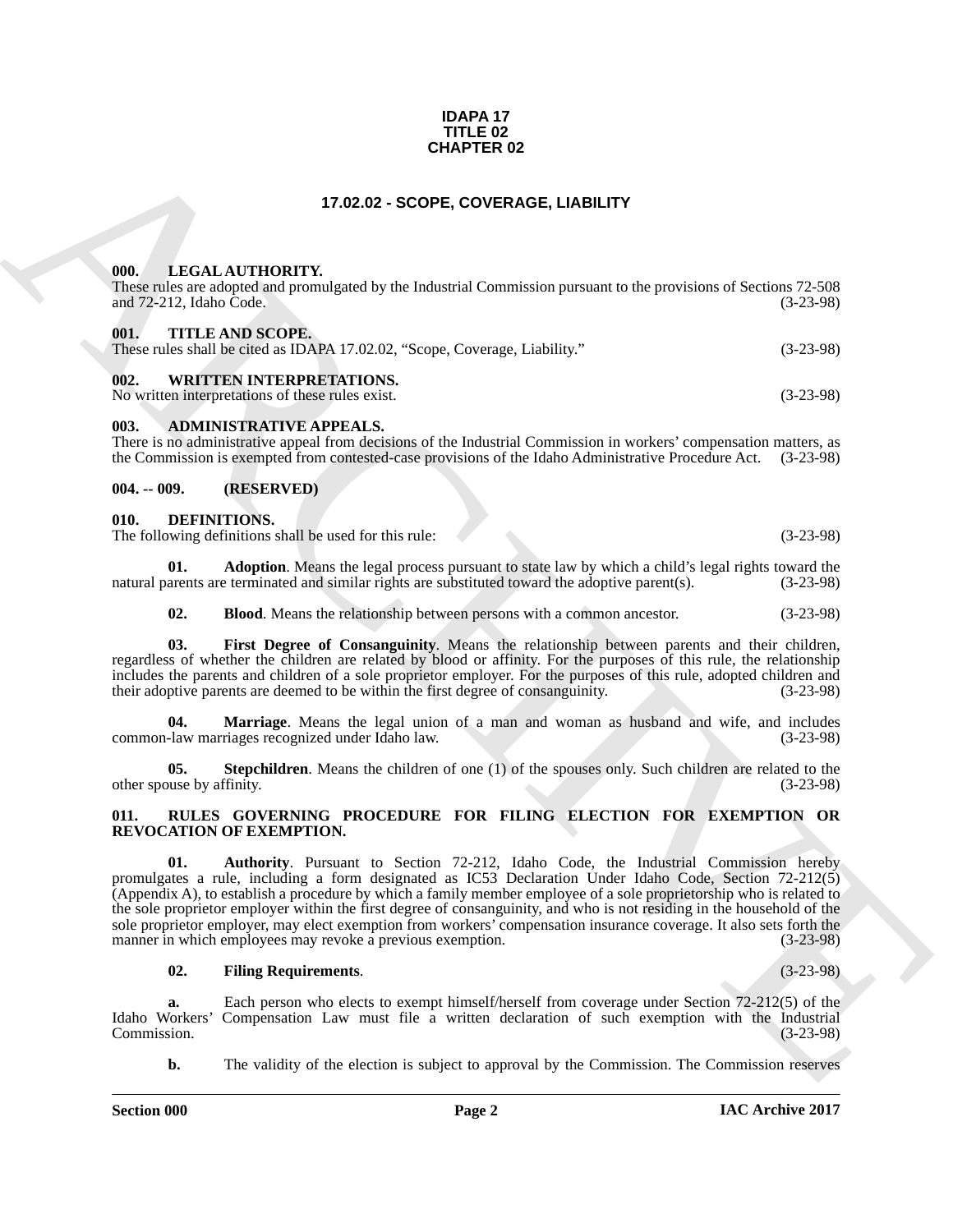#### <span id="page-2-0"></span>**012. -- 999. (RESERVED)**

#### **APPENDIX A DECLARATION UNDER SECTION 72-212(5), IDAHO CODE The validity of this election is subject to the requirements of Section 72-212(5), Idaho Code.**

|                                               | the right to require verification of all information submitted on the IC53 form (Appendix A). Fraud or<br>misrepresentation in the information provided will void the election.                                                                                                                                                                                                                                                                                  |                         |              | $(3-23-98)$ |
|-----------------------------------------------|------------------------------------------------------------------------------------------------------------------------------------------------------------------------------------------------------------------------------------------------------------------------------------------------------------------------------------------------------------------------------------------------------------------------------------------------------------------|-------------------------|--------------|-------------|
| Industrial Commission.                        | In order to revoke an election for exemption, a revocation of exemption form must be filed with the                                                                                                                                                                                                                                                                                                                                                              |                         |              | $(3-23-98)$ |
| d.<br>declaration at the bottom of the form.  | The form for filing an election for exemption or revocation of exemption shall be an IC53<br>Declaration Under Idaho Code, Section 72-212(5) (Appendix A). The form shall be submitted to the Commission on<br>eight and one half by eleven inch $(8\frac{1}{2}x 11)$ paper in a format substantially the same as that shown in Appendix A.<br>The form is designated as either an election for exemption or revocation of exemption by checking the appropriate |                         |              | $(3-23-98)$ |
| e.<br>exemption.                              | The IC53 Declaration Under Idaho Code, Section 72-212(5) form must be signed by both the<br>employee and the employer. An original and one (1) copy of the IC53 form shall be filed with the Commission. Upon<br>approval by the Commission, the copy will be returned to the employee filing for an exemption or revocation of an                                                                                                                               |                         |              | $(3-23-98)$ |
| f.<br>with the employer's insurance company.  | If the employer is insured, it is the responsibility of the employer to file a copy of the IC53 form                                                                                                                                                                                                                                                                                                                                                             |                         |              | $(3-23-98)$ |
| completed form is received by the Commission. | The effective date of the exemption or revocation of exemption shall be the date the properly                                                                                                                                                                                                                                                                                                                                                                    |                         |              | $(3-23-98)$ |
|                                               | The exemption shall remain in effect until a revocation of exemption is filed with the Commission,                                                                                                                                                                                                                                                                                                                                                               |                         |              |             |
| first.                                        | or, termination of employment with the designated employer, or upon the death of the employee, whichever occurs                                                                                                                                                                                                                                                                                                                                                  |                         |              | $(3-23-98)$ |
| $012. - 999.$                                 | (RESERVED)                                                                                                                                                                                                                                                                                                                                                                                                                                                       |                         |              |             |
|                                               | <b>APPENDIX A</b><br>DECLARATION UNDER SECTION 72-212(5), IDAHO CODE<br>The validity of this election is subject to the requirements of Section 72-212(5), Idaho Code.                                                                                                                                                                                                                                                                                           |                         |              |             |
|                                               | To be completed by employee. Please type or print.                                                                                                                                                                                                                                                                                                                                                                                                               | <b>EMPLOYEE:</b>        |              |             |
| <b>Employee Name:</b>                         |                                                                                                                                                                                                                                                                                                                                                                                                                                                                  |                         |              |             |
| <b>Mailing Address:</b>                       |                                                                                                                                                                                                                                                                                                                                                                                                                                                                  |                         |              |             |
|                                               | <b>Street Address or Post Office Box</b>                                                                                                                                                                                                                                                                                                                                                                                                                         | City                    | <b>State</b> | Zip Code    |
| Physical Address:                             |                                                                                                                                                                                                                                                                                                                                                                                                                                                                  |                         |              |             |
|                                               | <b>Street Address or Post Office Box</b>                                                                                                                                                                                                                                                                                                                                                                                                                         | City                    | State        | Zip Code    |
| Telephone Number:                             |                                                                                                                                                                                                                                                                                                                                                                                                                                                                  | Social Security Number: |              |             |
| Relationship to Employer:                     |                                                                                                                                                                                                                                                                                                                                                                                                                                                                  |                         |              |             |
|                                               | To be completed by employer. Please type or print.                                                                                                                                                                                                                                                                                                                                                                                                               | <b>EMPLOYER:</b>        |              |             |
| Name of Sole Proprietor Employer:             |                                                                                                                                                                                                                                                                                                                                                                                                                                                                  |                         |              |             |
| Business Name, If Any:                        |                                                                                                                                                                                                                                                                                                                                                                                                                                                                  |                         |              |             |
| Federal Employer ID#:                         |                                                                                                                                                                                                                                                                                                                                                                                                                                                                  | Telephone #:            |              |             |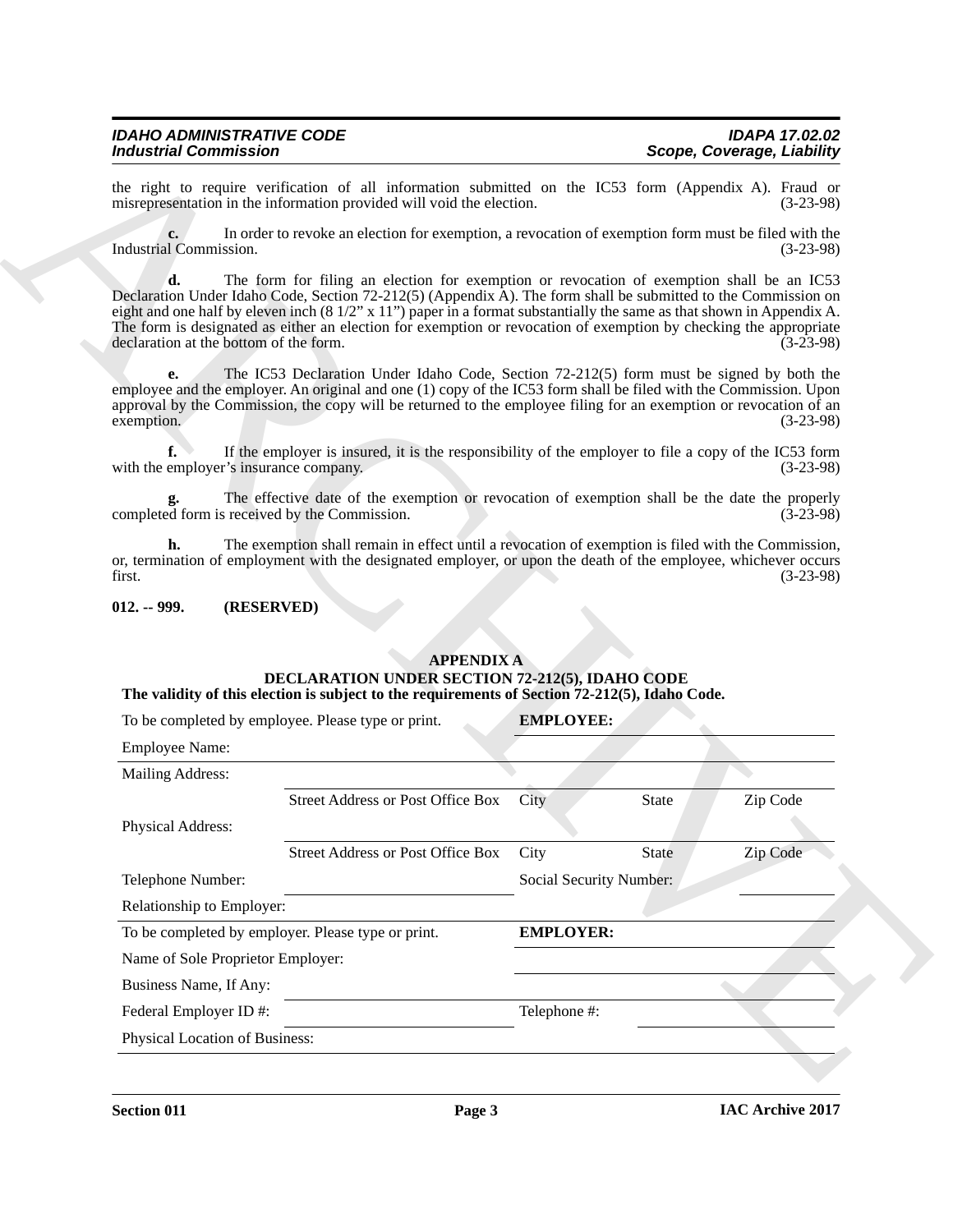#### *IDAHO ADMINISTRATIVE CODE IDAPA 17.02.02 Industrial Commission Scope, Coverage, Liability*

| <b>Industrial Commission</b>             |                                                                                                                                                                                                                 |            | Scope, Coverage, Liability |          |  |
|------------------------------------------|-----------------------------------------------------------------------------------------------------------------------------------------------------------------------------------------------------------------|------------|----------------------------|----------|--|
|                                          | <b>Street Address or Post Office Box</b>                                                                                                                                                                        | City       | State                      | Zip Code |  |
| Mailing Address of Business:             |                                                                                                                                                                                                                 |            |                            |          |  |
|                                          | <b>Street Address or Post Office Box</b>                                                                                                                                                                        | City       | State                      | Zip Code |  |
| Home Address of Employer:                |                                                                                                                                                                                                                 |            |                            |          |  |
|                                          | Street                                                                                                                                                                                                          | City       | State                      | Zip Code |  |
| <b>Employer Information Provided By:</b> |                                                                                                                                                                                                                 |            |                            |          |  |
|                                          | Please type or print name                                                                                                                                                                                       |            |                            |          |  |
|                                          | If employer has a workers' compensation insurance policy, complete the following:                                                                                                                               |            |                            |          |  |
| <b>Insurance Company:</b>                |                                                                                                                                                                                                                 |            |                            |          |  |
| Policy #:                                |                                                                                                                                                                                                                 | Eff. Date: |                            |          |  |
| <b>CHECK ONE OF THE FOLLOWING:</b>       |                                                                                                                                                                                                                 |            |                            |          |  |
|                                          | I hereby excluded myself from coverage under the Idaho Workers' Compensation Law,<br>and I understand that I am not eligible for workers' compensation insurance<br>benefits until this declaration is revoked. |            |                            |          |  |
|                                          | I hereby revoke the election of exemption previously filed with the Industrial<br>Commission.                                                                                                                   |            |                            |          |  |
|                                          | By my signature I certify that the foregoing is true and correct, to the best of my knowledge.                                                                                                                  |            |                            |          |  |
| Signature of Employee:                   |                                                                                                                                                                                                                 | Date:      |                            |          |  |
|                                          |                                                                                                                                                                                                                 | Date:      |                            |          |  |
| Signature of Employer:                   |                                                                                                                                                                                                                 |            |                            |          |  |
|                                          |                                                                                                                                                                                                                 |            |                            |          |  |